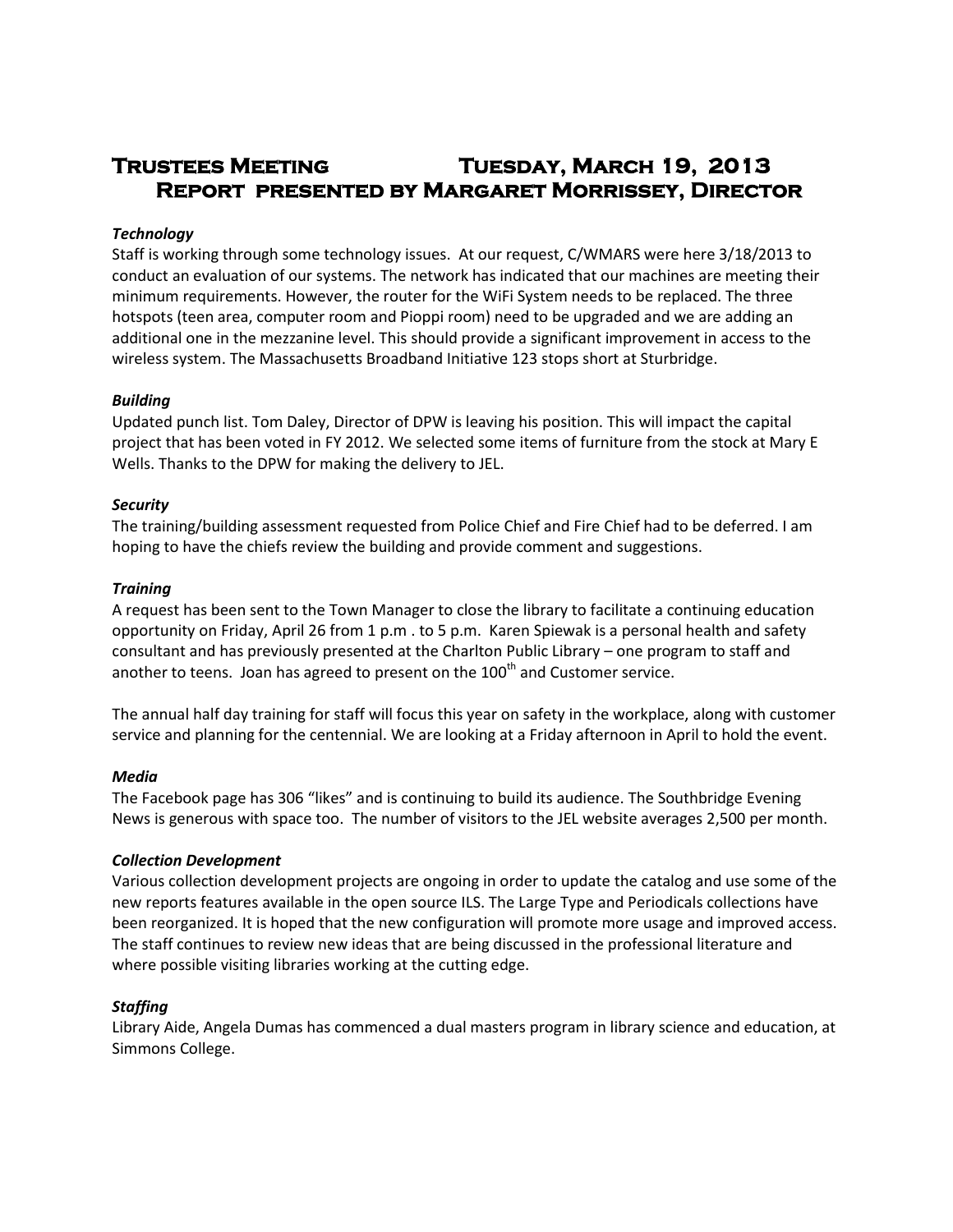### *Volunteers*

The library has volunteers from the Southern Worcester County Educational Collaborative on Tuesdays and each day one of the tax abatement personnel is here to assist staff.

#### *Children's Department*

The Children's Room is busy changing out the snow decorations for a rain-themed look! Plans are underway for the Dr. Seuss week which is a big favorite.

#### *Programs*

March opens with the 9<sup>th</sup> Annual Women's Handwork Show, and we have 27 participants this year. Boys of the Town We received coverage for the reception in the *Southbridge Evening News*

#### *Outreach*

Troop 140 Boy Scouts visited on Monday evening for a tour and I provided a short presentation on local history. Library staff has accepted the invitation to participate in the 2013 *Reach Out And Read* program organized by the PTA.

#### **WRTA**

I provided the patron attendance figures for the marketing team at WRTA, as requested.

#### *Meetings*

The Children's Librarian attended the Parent Support Network meeting held at the library. I attended the Digital Commonwealth board meeting.

#### *Meeting Rooms*

The meeting rooms continue to be in demand by the community. The library has four meeting rooms of various sizes and two study rooms that can be reserved by the public. QCC-GED testing will be held two days next week.

#### *Industry Exhibit*

The Optical Heritage Museum exhibit was well received. Thank you to Dick Whitney and Donna Silverberg for facilitating. The Dexter-Russell exhibit is now installed and is piquing the interest of many of our patrons.

# *Ethics Training*

Staff and Tax Abatement personnel have completed the online ethics training.

# *FOJEL*

The Friends are working with a new vendor for the coffee service. The Friends of Jacob Edwards Library has a special fiction book sale until the end of the month - \$5 for a bag!

#### *AARP Tax Assistance*

Promotion of this program has been successful. The *Southbridge Evening News* provided coverage and it is posted on the JEL website and Facebook pages. The AARP offers tax assistance to the community on Monday and Thursday evenings, (started January 28 through April 4). There are two tax preparers present and six clients are seen each day. Library staff assists by scheduling appointments and follow up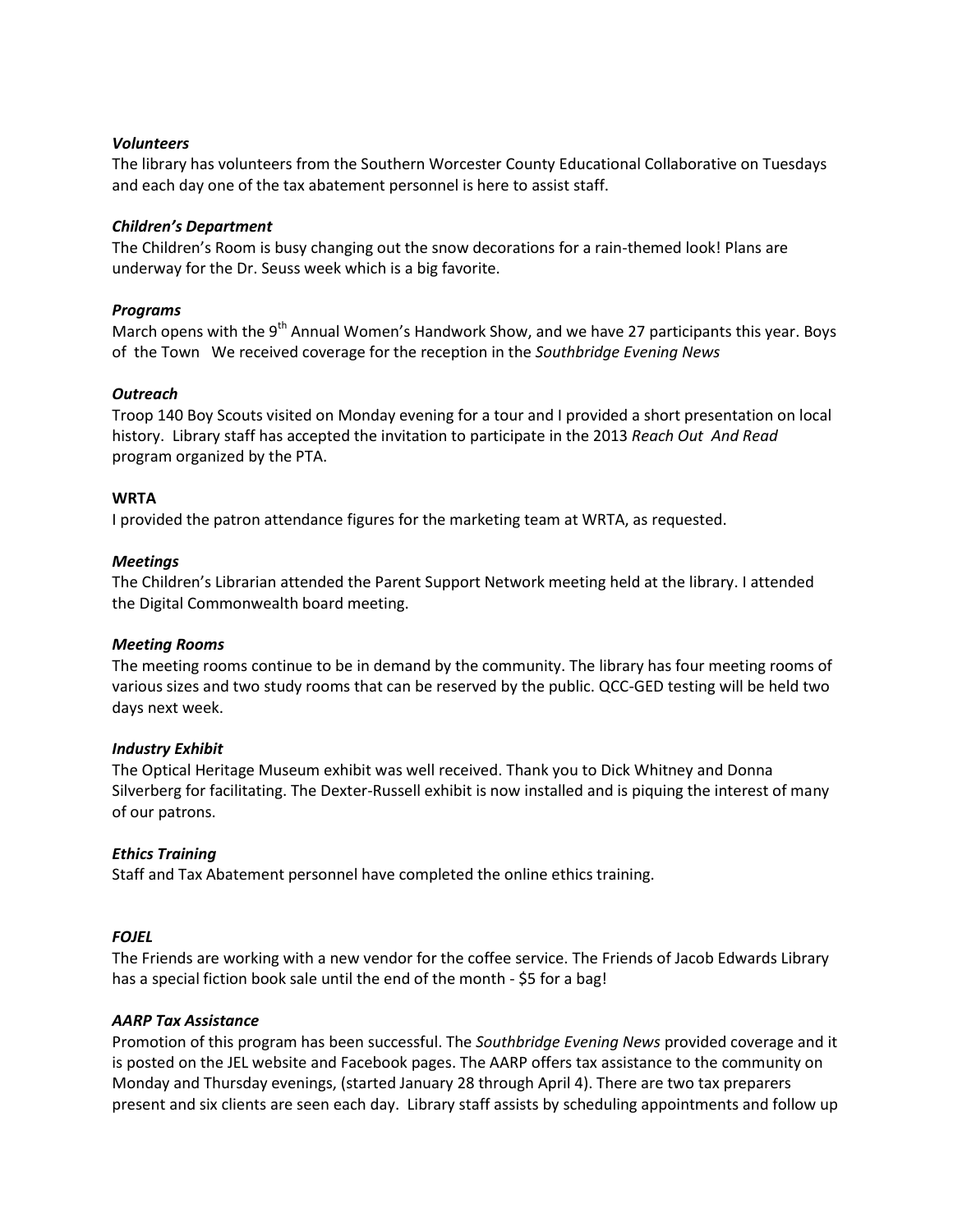with courtesy calls to remind those with appointments. The tax forms are starting to arrive finally and more are still to come. We have been fielding lots of questions and complaints from the public.

#### *Literacy Volunteers*

The computer basics class that is offered on Saturdays by Literacy Volunteers is well attended and will continue for five weeks.

# *100th Anniversary of JEL*

Planning is underway! A meeting is scheduled on the first Saturday of each month for this purpose.

# *Bicentennial Meeting*

No report

# *Budget*

I attended the budget presentation by the Town Manager at Town Council 3/18/2013. The Education and Human Services Sub Committee budget hearing for the library is scheduled for 7 p.m. on Thursday, April 4.

# *Closing*

The library was closed on Friday, March 8<sup>th</sup> due to inclement weather.

# **WRTA**

Met with the Town Manager, Accountant and Treasurer to discuss options making the RTA monthly bus pass available through one of the town departments. Riders continue to come into the library to get information about the bus service or to just wait for the next bus to arrive.

| <b>MARCH</b>         | Women's Hand Work             |                            | Main Hall           |
|----------------------|-------------------------------|----------------------------|---------------------|
| Artists of the Month | Group show                    |                            |                     |
| <b>Friday 23,29</b>  | <b>Baby Time</b>              | $10:30$ a.m. $-11:30$ a.m. | Craft Room          |
| Monday 25            | Inkwell Imaginings            | 6 p.m. $-7:30$ p.m.        | Mills Room          |
| Monday 25            | Pajama Storytime              | 6:30 p.m. $-7:30$ p.m.     | Children's Room     |
| Tuesday 26           | Knitting with Sonya           | 10:30 a.m. $-$ 12:30 p.m.  | <b>Reading Room</b> |
| Tuesday 19,26        | Anime Club for Teens          | $3:10 - 4:30$ p.m.         | Pioppi Room         |
| Wednesday 20,27      | <b>Crafty Wednesdays</b>      | All Day - drop in          | Children's Room     |
| Wednesday 20,27      | Super Kids                    | $10:30$ a.m. $-11:30$ a.m. | Chilrdren's Room    |
| Thursday 28          | <b>Arthur Sandoli - Music</b> | 6:30 p.m. $-7:30$ p.m.     | Reading Room        |
|                      |                               |                            |                     |

| <b>APRIL</b>         |                             |                        | Main Hall           |
|----------------------|-----------------------------|------------------------|---------------------|
| Artists of the Month |                             |                        |                     |
| Monday 1, 8, 15, 29  | Pajama Storytime            | 6:30 p.m. $-7:30$ p.m. | Children's Room     |
| Monday 1             | <b>Book Club</b>            | 6:30 p.m. $-7:30$ p.m. | <b>Reading Room</b> |
| Monday 22            | <b>FOJEL Annual Meeting</b> | 6 p.m.                 | <b>Reading Room</b> |
| Monday 22            | Jazz                        | 6:30 p.m. $-7:30$ p.m. | <b>Reading Room</b> |
| Monday 29            | TBC - Claire Birtz          | 6:30 p.m. $-7:30$ p.m. | Gallery             |
|                      | <b>Gallery Dedication</b>   |                        | lower level         |